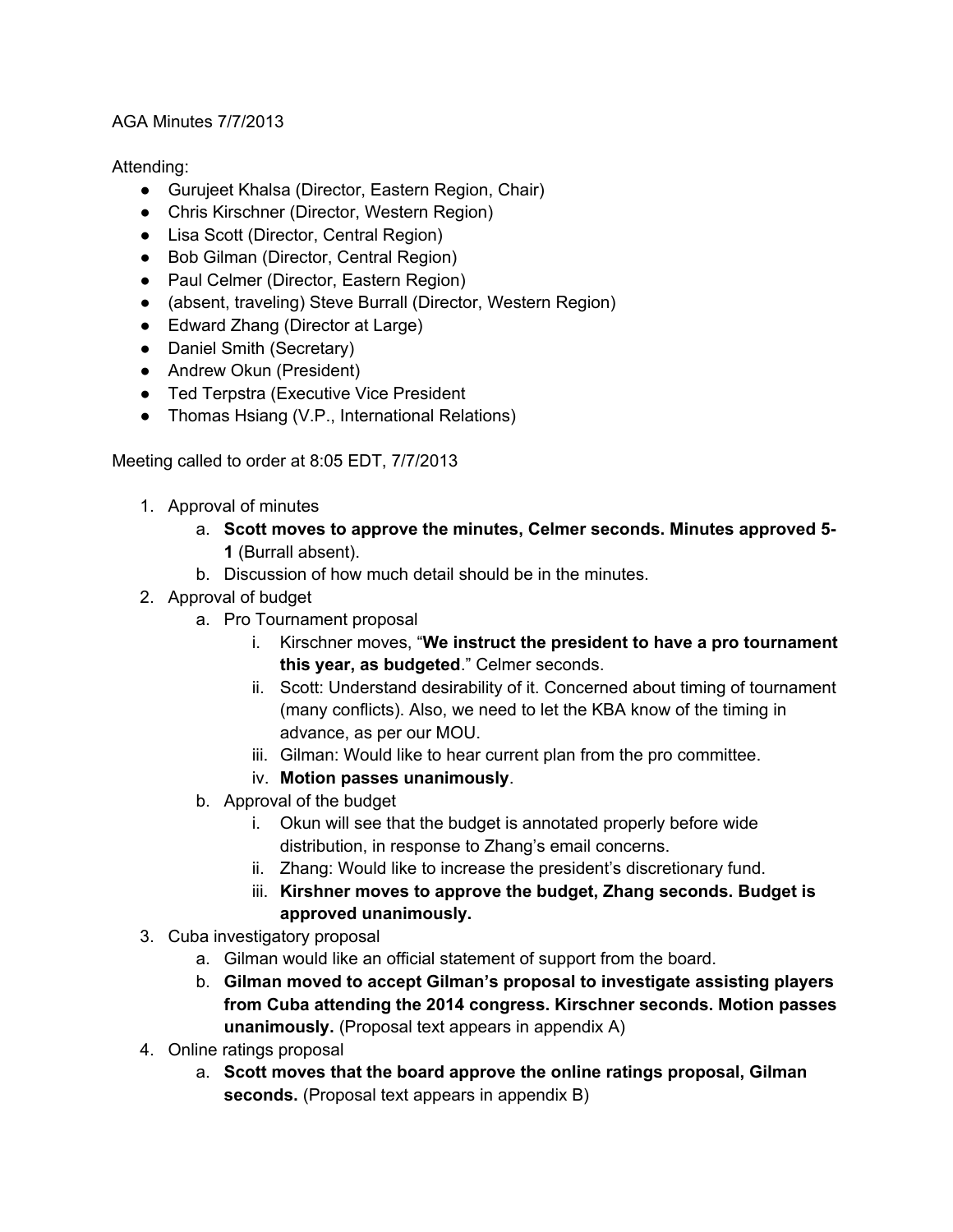- b. Kirschner believes a different algorithm is necessary.
- c. Khalsa thinks it would be confusing and probably not necessary to use a different algorithm.
- d. Okun: this is just an investigation.
- e. Khalsa: if we make this a precondition, we'll be having this conversation forever.
- f. Kirschner moves the **motion be amended to implement only a six month trial**. Motion amended unanimously.
- g. **Motion passes unanimously**.
- 5. President's report/Thomas Hsiang report (NYGC and EGF)
	- a. Kirschner moves to enter executive session to discuss personnel issues, Celmer seconds. Unanimous.
	- b. **Entered executive session at 8:44 EDT.**
	- c. **Left executive session at 9:58 EDT.**
- 6. New Business
	- a. **Kirschner moves that Peter Kron be added as a signer to the congress funds account, Celmer seconds. Passed unanimously.**
	- b. Due to time, the board agrees to discuss Scott's proposal for the AGA to hire an employee over email. (Proposal text in Appendix C.)
	- c. The board requested that the president continue with the implementation of the rank certification program, including issuing the first certificates at congress.
- 7. Date and time of next meeting
	- a. Next meeting will be at go congress, 1 PM local time, Thursday.
- 8. Adjournment
	- a. **Celmer moves to adjourn, Zhang seconds. Unanimous.**
	- b. Meeting adjourned at 10:04 EDT.

**Appendix A:**

# Proposal to Investigate Bringing a Cuban Player or Players to the 2014 U.S. Go Congress

In February 2013 a group of 11 U.S. go players visited the Academia Cubana de Go in Havana, Cuba for a two day competition. The trip built upon a visit in 2000 by a group of U.S. players and upon scattered visits to the Academia by individual U. S. players in succeeding years. The 2013 visit was a great success for all – U.S. visitors and Cubans alike – and even received good coverage on Cuban television. The AGA would like to grow a continuing friendly relationship between the U.S. and Cuban go communities; and, to that end, designates Bob Gilman and Royce Chen, both participants in the recent trip to Havana, to investigate the possibilities for bringing a Cuban player or players to the 2014 U.S. Go Congress and to report back to the Board with an analysis of possible scenarios with their pros and cons, obstacles and means to overcome them, and resources – money and volunteer efforts – required for each. This authorization is for the investigation of possibilities only. The team is not authorized to make any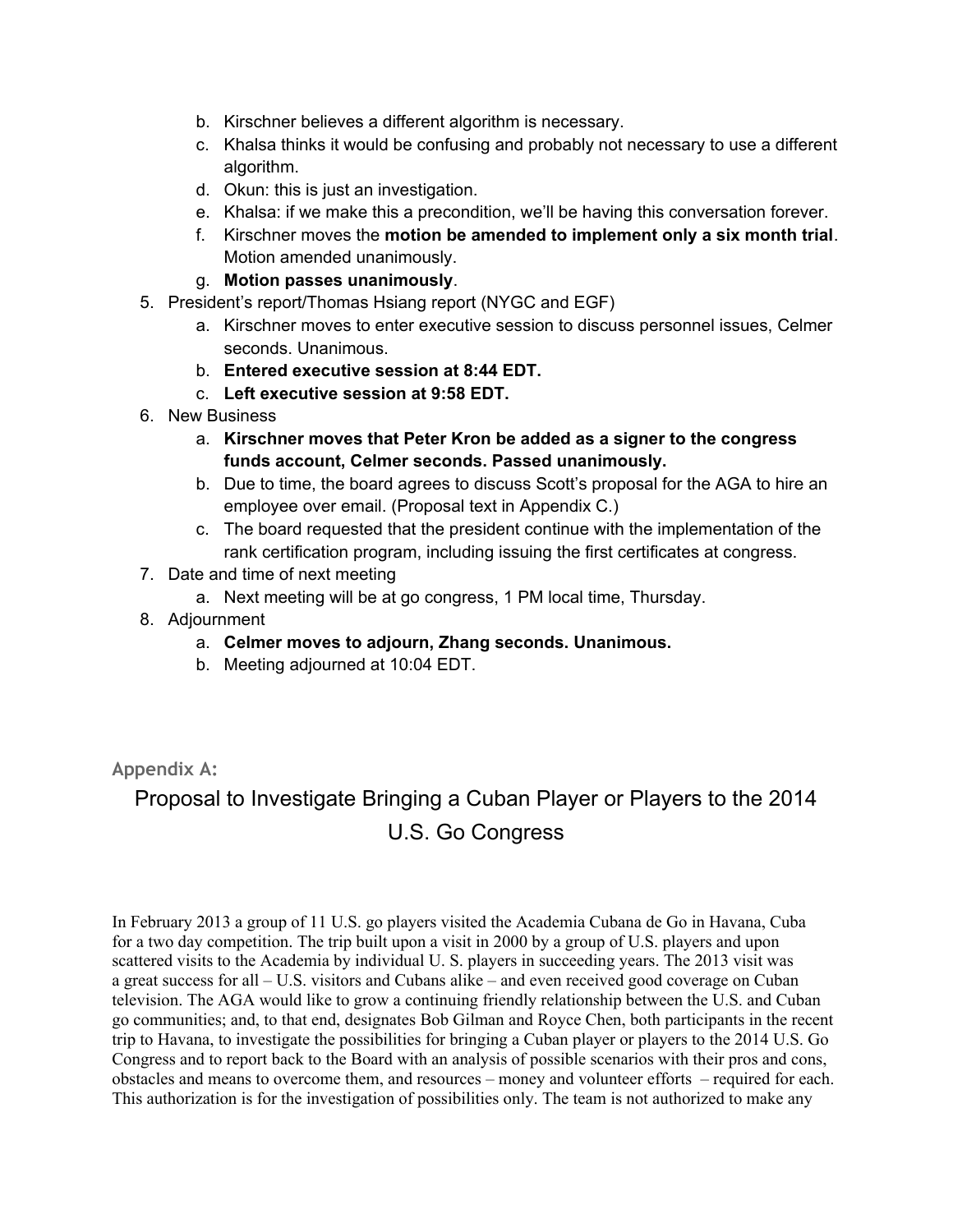expenditure or make any definite commitments on behalf of the AGA at this time.

The following will come within the scope of this investigation:

 **US Government Requirements:** Find out what the US government requirements would be for getting Visas for the Cubans. These requirements are likely to be a major hurdle, and may be prohibitive. The first step will be to determine just what the official visa requirements are. Even after we know what the technical requirements are, there may need to be a public relations campaign to gain government approval. Such a campaign is not within the scope of this initial investigation which will just find out what the situation is and report back to the Board.

 **Contact the Academia Cubana de Go:** Contact Rafael Torres Miranda, Presidente of the Academia, let them know that, if possible we'd like to bring some number of Cubans to the 2014 Congress – at least the Cuban champion – and see whether this is something they want to do and what confidence they have in clearing the travel at their end.

 **Estimate costs for various options.** This would be a special project outside the AGA budget and a volunteer group would be responsible for raising the necessary funds at the U.S. end. There are going to be a number of what if scenarios here:

Number of Cubans

· For our February trip, the Cubans listed 4 players at 5 dan strength (no players above 5d). Of these one has a Japanese name, and I'm guessing he may be with the Japanese Embassy in Havana. I understand that there is a new national champion in Cuba just recently. The Presidente of the Academia, Rafael Torres Miranda put a great deal of work into organizing the February trip at their end and would certainly need to put forth as much or more for a trip to the U.S. On that ground it would be good to include him in the invitation if possible. Of course, it may not be practical in terms of travel permissions or money to invite this many, but I would like at least to see what the possibilities are. The Cuban Champion, if he can make the trip, would be the choice if we could only bring one.

 Can they get any backing on costs from their government? This is something they would have to explore their end, but I would think it may be a possibility. There were ranking officials from their sports organization present for the kick-off of our tournament, and I think Cuba might value the prestige sufficiently to put some backing into it.

 Will the Congress waive registration fees for these guests? (Room and board I think would need to be covered in the project budget.) As these are people who couldn't attend the Congress otherwise, I don't see any loss to the Congress by waiving registration fees.

 Explore producing an e-book with commentary on the games played, and pictures. If possible, translate it into Spanish as well. If an e-book, who can we line up for commentary? (Such a "book" certainly need not be large – perhaps more on the order of the tournament articles Go World used to do. If the Board is willing to have the team explore this, we can talk to Anders Kierulf, the author of Smart Go, who is doing Smart Go books for the iPad. There are also Kindle go books available for Android, and it might be possible to do both. Brian Olive has translated some English go books into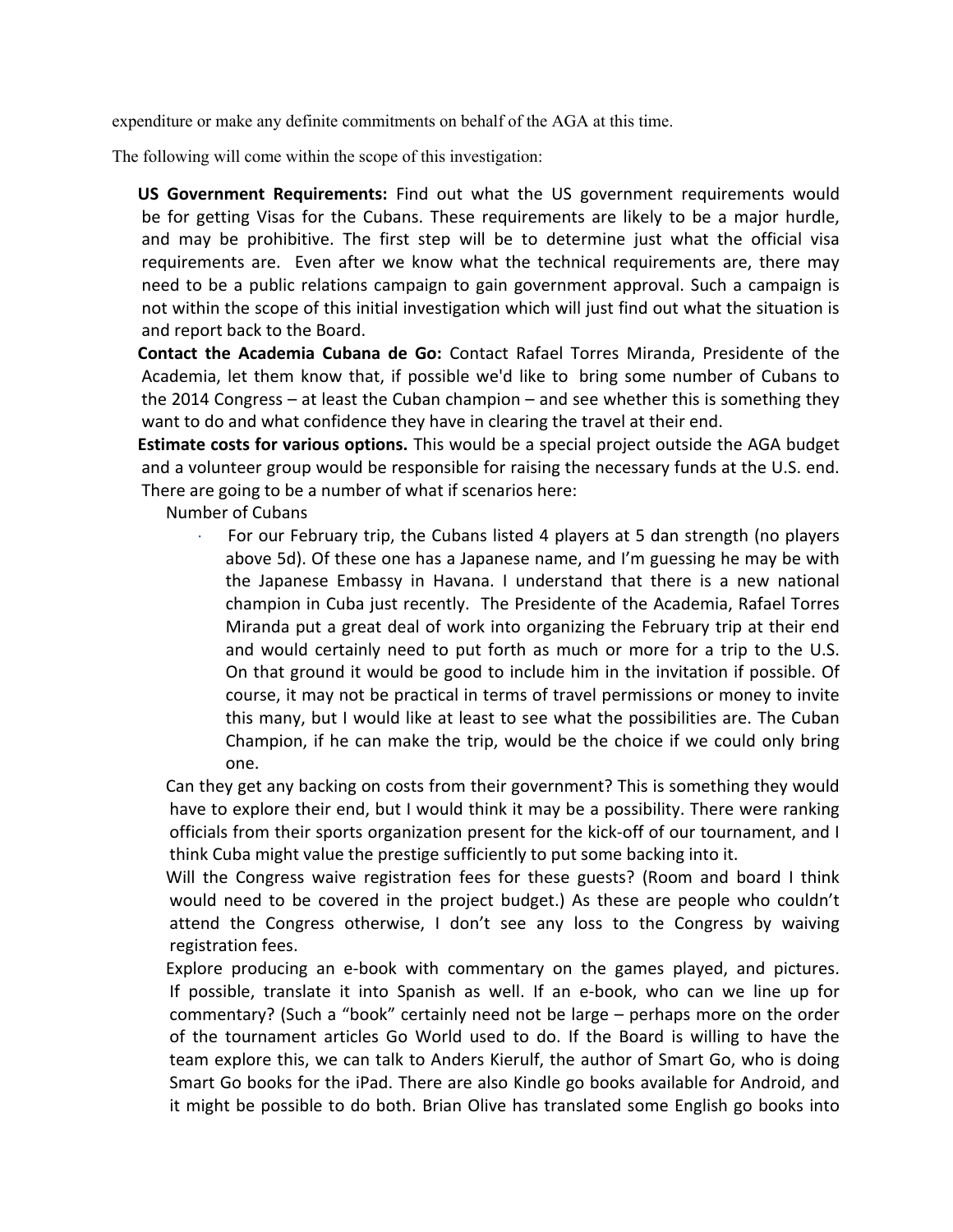Spanish for Slate and Shell, and could be approached about a Spanish translation. He was interested in the recent Cuba trip though in the end couldn't come. Look at fund raising possibilities. Kickstarter may be one. The team can brainstorm others.

### **Appendix B**

In keeping with the priority established by the Board for greater online AGA presence, it is proposed that the AGA implement a rating system to rate online games. This system should meet the following minimum requirements:

- It should use the same rating algorithm as is used by the AGA tournament rating system for face-to-face games. The two rating systems should not be comingled, however.
- Players must know that a game will be rated before play begins.
- Games must be played without assistance from other players, books, computers, notes, etc.
- Games must be played within the same time parameters established for an AGA rated face-to-face tournament game.
- Players must be current AGA members to play an online rated game.
- Online ratings will be reported on the AGA website in a fashion similar to the reporting of face-to-face tournament ratings.

# **Appendix C**

#### **Proposal for Hiring Staff**

The AGA is an organization of smart, talent, and dedicated players and volunteers. One of our greatest strengths is the ability to see an issue from many different angles, and to dream of the ways in which our organization could be improved. Unfortunately, our big-picture thinking and strong analytical skills do not make us best-suited for the daily minutia of running an organization, or of keeping the delicate records necessary for our organization to grow. Another fault is that, because we are a volunteer organization, we are at the mercy of the other commitments and responsibilities of our volunteers, many of whom of have families and fulltime jobs outside of their dedicated work for the AGA. Because of their dedication, our volunteers nonetheless work hard to make time for the AGA, and do their best to accomplish the work that, at other organizations, would be done by a team of employees.

Although we have managed to keep our organization afloat, we can all agree that the constant cry for the last few years has been for greater direction, organization, and growth. If we wish to accomplish these goals, it is my belief, and the belief of many members with whom I have spoken, that we need to begin the process of hiring staff who can take over many of the details of our plans, leaving the dedicated volunteers free to work on the "big-picture" ideas and to move the organization forward.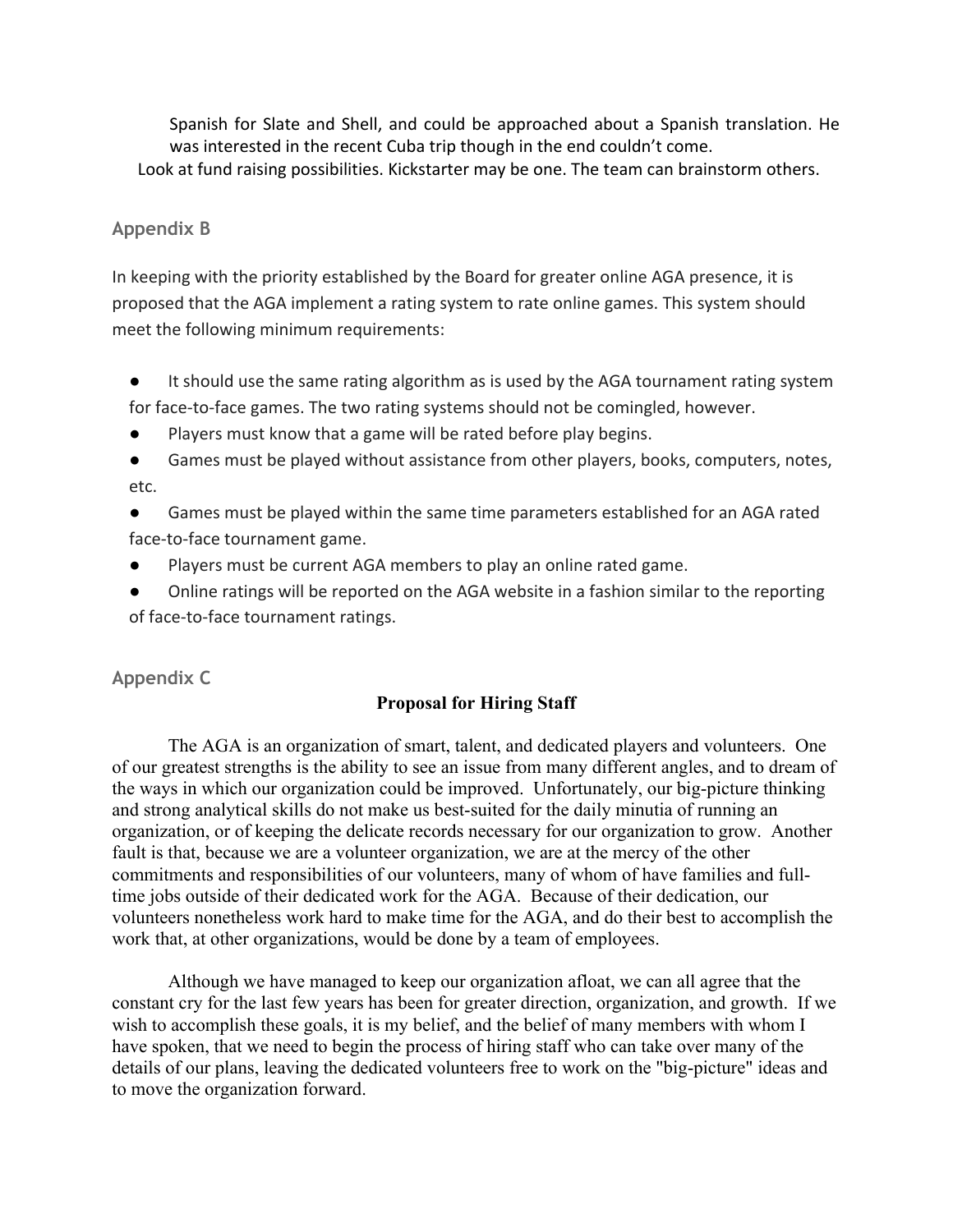I believe that our best step forward would be to hire a full-time person. Ideally, this person would be technologically capable, although not necessarily a programmer, who is interested in non-profit work, particularly that associated with event-planning and marketing. I envision this position as one best-suited to a recent college graduate, largely because this person would be flexible concerning time demands and remuneration, and would be likely to have reasonable proficiency at the computer which would allow him or her to aid with things like website updates (those programmed in mark-down, an extremely simple language) and to work easily with excel and word processors. Such young people are in great supply in this economy, and are often interested in a job that can "pay the bills" while it allows them focus on those projects to which they would like to dedicate themselves, in part because they have not yet figured out "what they would like to do with their lives." There has also been the suggestion that we could employ a part-time person, along with a number of interns. I believe that this plan has merit, and may be less expensive than a part-time person, but may require greater oversight and training, which could be difficult.

This proposal has resonated with the members with whom I have spoken, in part because it is necessary to have an employee who can, for example, answer the phone and respond to mundane email inquiries, in order for the AGA to be taken seriously as an organization. They, and I, do not believe that the organization can reach its goals without such an employee, particularly as we add new programs and tournaments, such as our own professionals.

I propose that the primary duty of such an employee, tentatively titled "office manager" or "operations coordinator" would be to support the president as he (or she) executes our many "priority" projects. The president would thus be free from depending solely on unreliable volunteer labor, and would be able to focus more directly on forging contacts and outlining projects, which the employee could then monitor and report on to the president.

The secondary duty of this person would be to serve as support staff for the US Go Congress. As many of the Board members know, the Congress requires a significant amount of volunteer work, which puts a terrible strain on some of our most dedicated volunteers. Depending on the details arranged between the Employee and the AGA, the Employee could be made available as a permanent Deputy Director or Registrar for the Congress. This would provide the stability and consistency between Congresses that we have previously discussed, and may reduce the burden on the Congress Director, making it more feasible for more interested people to volunteer to run the Congress.

The quarternary duty of this person would be to serve as support staff for the various officers of the organization, particularly for the Tournament Coordinator and the Pro Committee.

The quinary duty of this person could be to support the AGF, particularly with programs run jointly with the AGA.

I propose that we set aside approximately \$30,000 from reserves for the person of hiring a combination of full-time and part-time employees, as well as interns. I further propose that we authorize the President to investigate this possibility to further, and report back to the Board